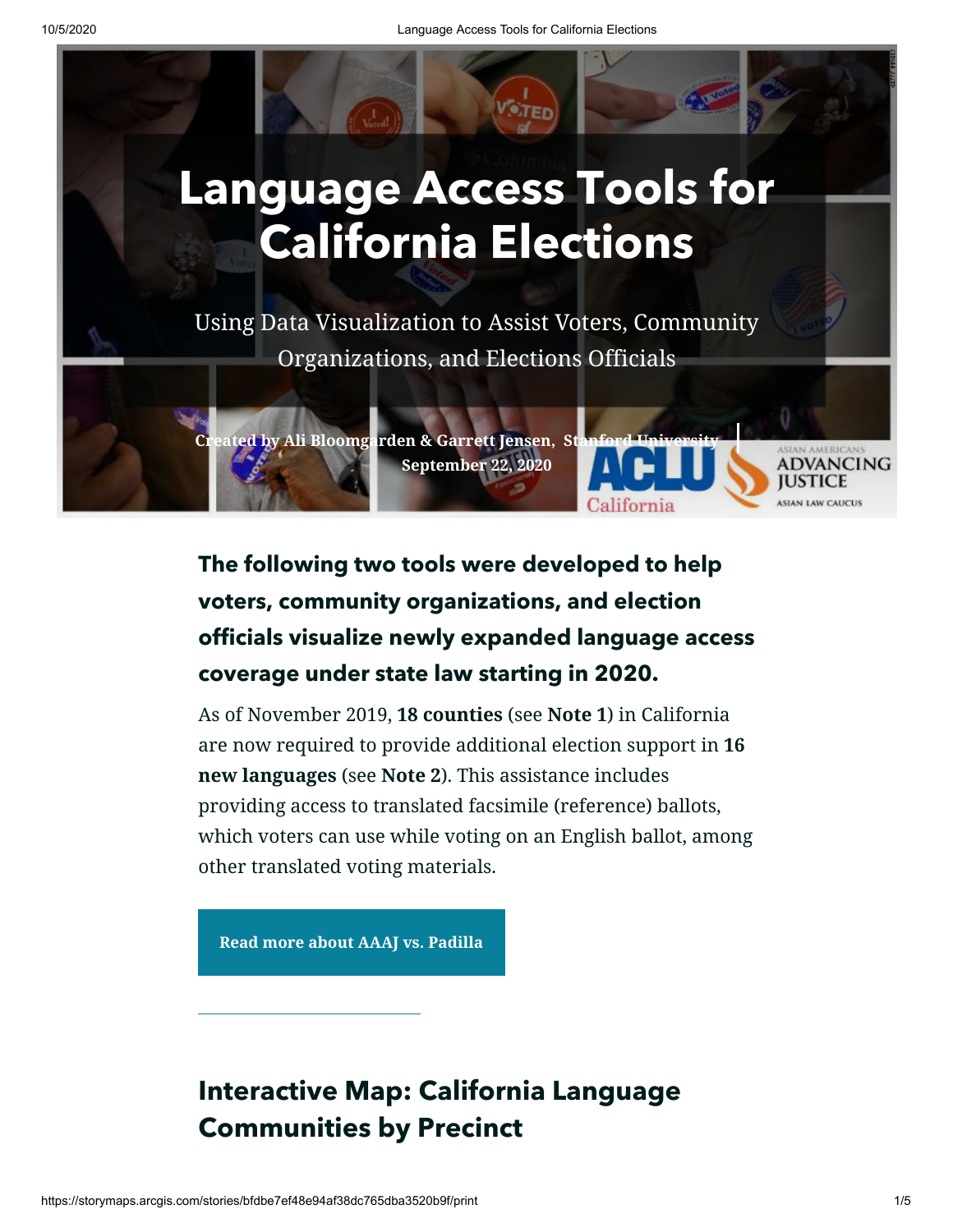## **Explore precincts within 18 counties (see Note 1) to discover languages covered on Election Day.**

#### **How to Navigate:**

- 1. **Search by Language Filter**: In the upper left corner, toggle languages on and off to see the region(s) covering selected language(s).
- 2. **Search by County Filter**: In the bottom left toolbar, select the county filter logo on the right end and toggle counties on and off to see a specific county's covered languages. You can combine both filters too! (e.g. Spanish and Santa Clara)
- 3. **Select a Precinct From the Map**: Zoom into your neighborhood by clicking on the map directly. Select any highlighted region (a precinct), and a pop-up box will appear displaying the covered languages in that precinct under "All Languages."

**Click to use [Interactive](https://stanford.maps.arcgis.com/apps/webappviewer/index.html?id=dedd1eed738742128f5b16b988bf5da7) Map**

Note: Merced county functionality is limited. Please check back for updates.

### **California Voting Language Lookup Tool**

**Use this tool to learn more about the covered languages in all 58 counties.**

#### **Voters can search in two ways:**

- 1. Discover languages covered in each county.
- 2. Discover counties offering election materials in a selected language(s).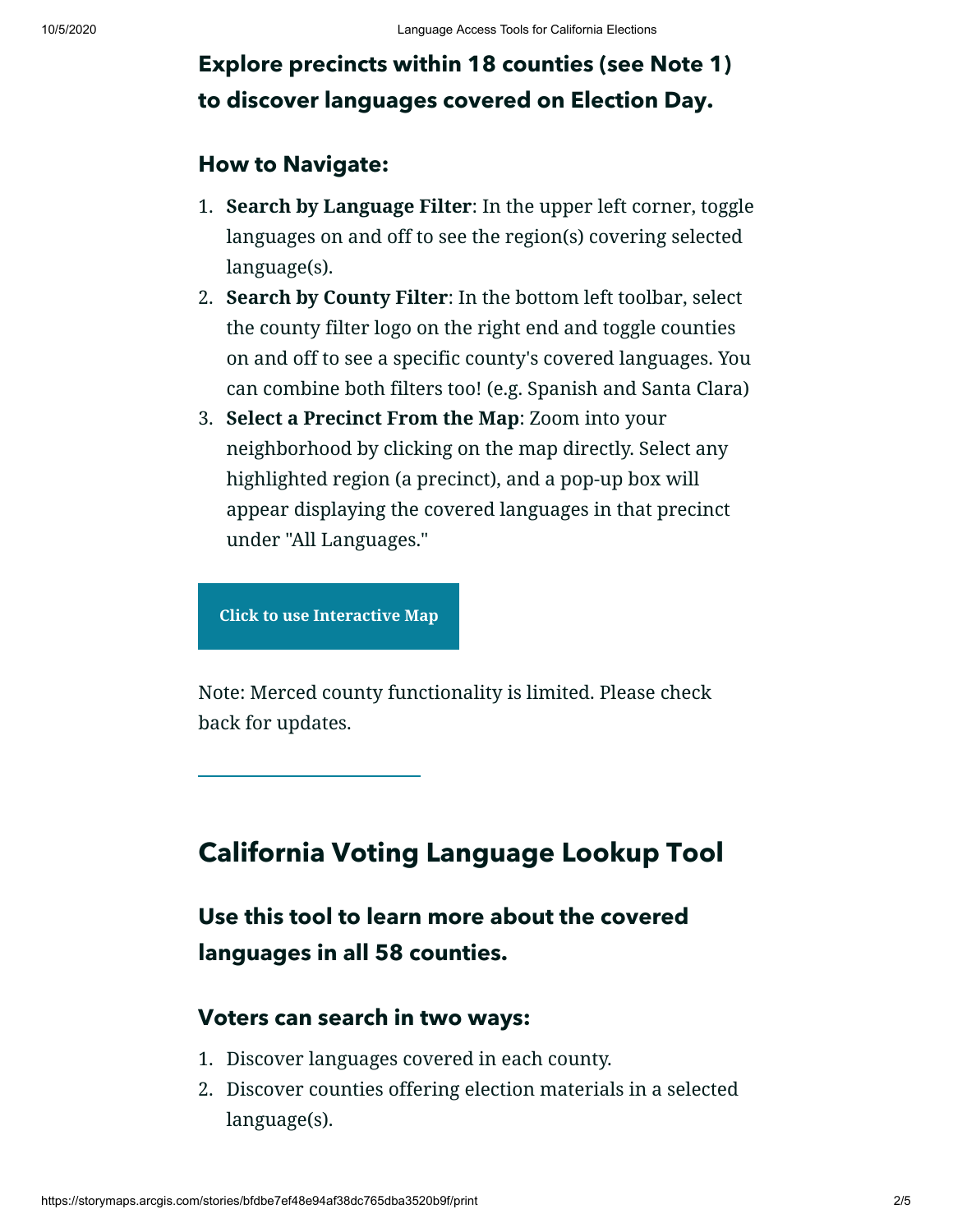**Click to use [Language](https://qfreeaccountssjc1.az1.qualtrics.com/jfe/form/SV_88LjeVZK8vc8nch) Lookup Tool**

### **Video: How to use Tools**



This short video explains how to use the tool above.

### **Meet the Creators**

**Garrett Jensen** holds master's degrees in public policy and education (MPP/MA) from Stanford University. He began his career in Corporate Social Responsibility (CSR) focused on engaging 75,000+ Americas employees to volunteer in their local communities. Before Stanford, he received his bachelor's from Santa Clara University, in the heart of Silicon Valley in accounting and political science. [Learn more here](http://linkedin.com/in/garrettjensen).

**Ali Bloomgarden** holds a master's in education policy (Policy, Organization, and Leadership Studies) from Stanford University's Graduate School of Education. She began her career in applied psychological research implementing and